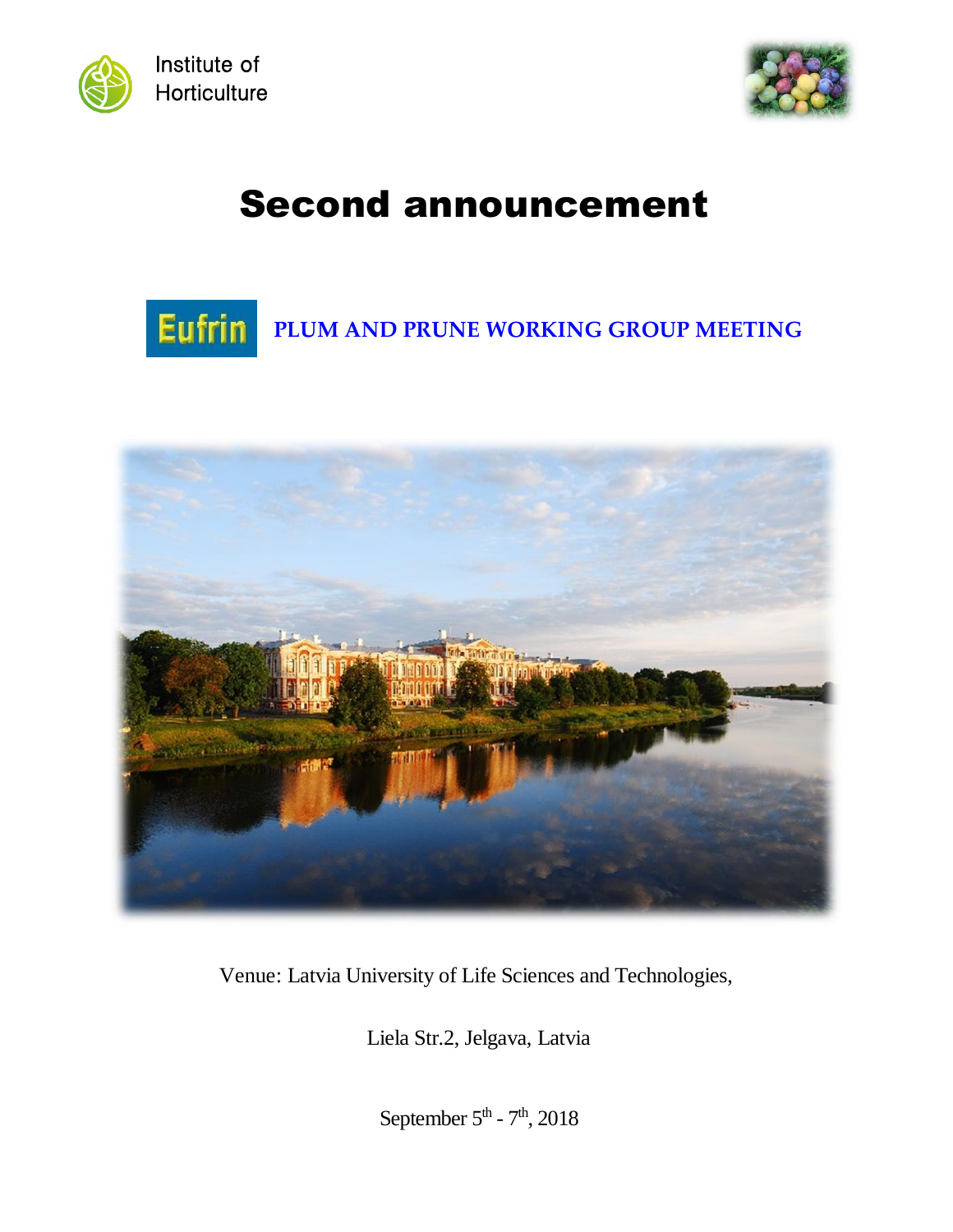It is our pleasure to invite EUFRIN Plum and Prune WG members and other scientists to attend the 4th meeting which is organized by Institute of Horticulture, Latvia University of Life Sciences and Technologies and is focused on:

#### **"Challenges of Plum Growing in Europe"**

### **Organizing Committee**

Edite Kaufmane - Convener Ilze Grāvīte Inese Ebele Gunārs Lācis Edgars Rubauskis Dalija Segliņa  **Secretary:** Ilze Lesiņa

#### **Scientific Committee**

Mihai Botu (Romania) Florin Stănică (Romania)

Miroslaw Sitarek (Poland) Alexandros Papachatzis (Greece) Walter Hartmann (Germany) Stein Harald Hjeltnes (Norway) Edite Kaufmane (Latvia) Juozas Lanauskas (Lithuania)

### **Proposed topics**

- Economics of plum growing
- Cultivar and rootstock testing
- Genetic resources, breeding, incl. molecular tools
- Pest and diseases, incl. Sharka resistance or tolerance
- Fruit quality, storage and processing

# **Preliminary program**

|                                              | September $4th$ - Arrival and accommodation.                                                                    |
|----------------------------------------------|-----------------------------------------------------------------------------------------------------------------|
|                                              | September $5th$ - Registration, oral and poster sessions, after session - excursion in Jelgava and Social       |
|                                              | dinner with the Latvian national culture program.                                                               |
|                                              | September $6th$ - Oral and poster sessions, panel discussion, field trip (visit to Institute of Horticulture in |
|                                              | Dobele - trials, laboratories, fruit exhibition).                                                               |
|                                              | September $7th$ - Excursion to plum gardens in different regions of Latvia and cultural and historical          |
| program (regions of Riga, Gulbene, Aluksne). |                                                                                                                 |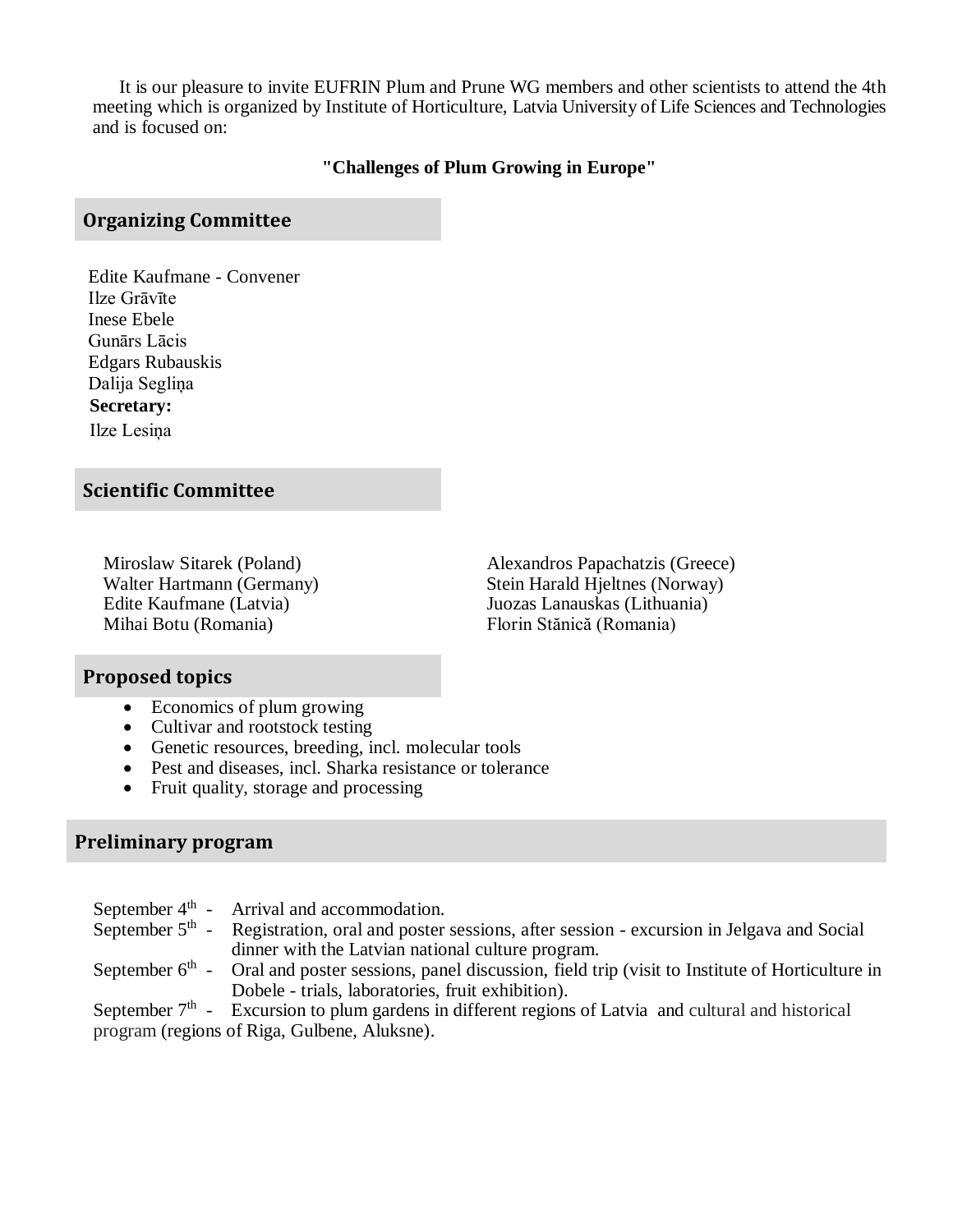#### **Language**

The official language will be English.

#### **Abstracts**

Submitted abstracts will be reviewed and printed in the book of abstracts handed out to participants during the event.

Abstracts should contain the following information: **title** (bold); **Name**(s) **of the author**(s) — underline the presenting author; **Institution**(s); **Address** and **email**; **Text of abstract** (no more than 1400 characters, including spaces); **Keywords**. The abstract must state the aim, methods in short and the results. The font must be Times New Roman, 12 points, with single spacing.

#### **Papers**

Submitted papers will be pre-reviewed by international experts and published, after journal editorial board acceptance, in a special issue of the open access journal *Proceedings of the Latvian Academy of Sciences*. *Section B. Natural, Exact, and Applied Sciences*, at the first part of 2019(website: *<http://www.degruyter.com/view/j/prolas>*). A printed version of *Proceedings of the Latvian Academy of Sciences* will be provided only by special request and will be charged separately.

All papers must be submitted electronically, until September 30, 2018, to: *ilze.lesina@llu.lv*

Instructions for authors:

*[http://www.degruyter.com/view/supplement/s1407009X\\_Instructions\\_to\\_Authors.pdf](http://www.degruyter.com/view/supplement/s1407009X_Instructions_to_Authors.pdf)*

Proceedings of the previous conference are available here: *<http://www.degruyter.com/view/j/prolas.2013.67.issue-2/issue-files/prolas.2013.67.issue-2.xml>*

Other submitted papers, but not accepted by reviewers, will be published in the on-line conference proceedings. Online proceedings of the previous conference are available here: *[http://www.lvai.lv/pdf/Konference\\_2012/Proceedings\\_2012conference.pdf](http://www.lvai.lv/pdf/Konference_2012/Proceedings_2012conference.pdf)*

#### **Presentations**

The conference will include oral and flash presentations.

**Oral presentations** will be limited to 15 minutes for presentation and 5 minutes for discussion.

**Flash presentations (instead of posters)** will be limited to 5 minutes for presentation.

#### **Venue**

The event will be held at Latvia University of Life Sciences and Technologies (central building, room 293). Address: Liela Str.2, Jelgava, Latvia (http://www.llu.lv )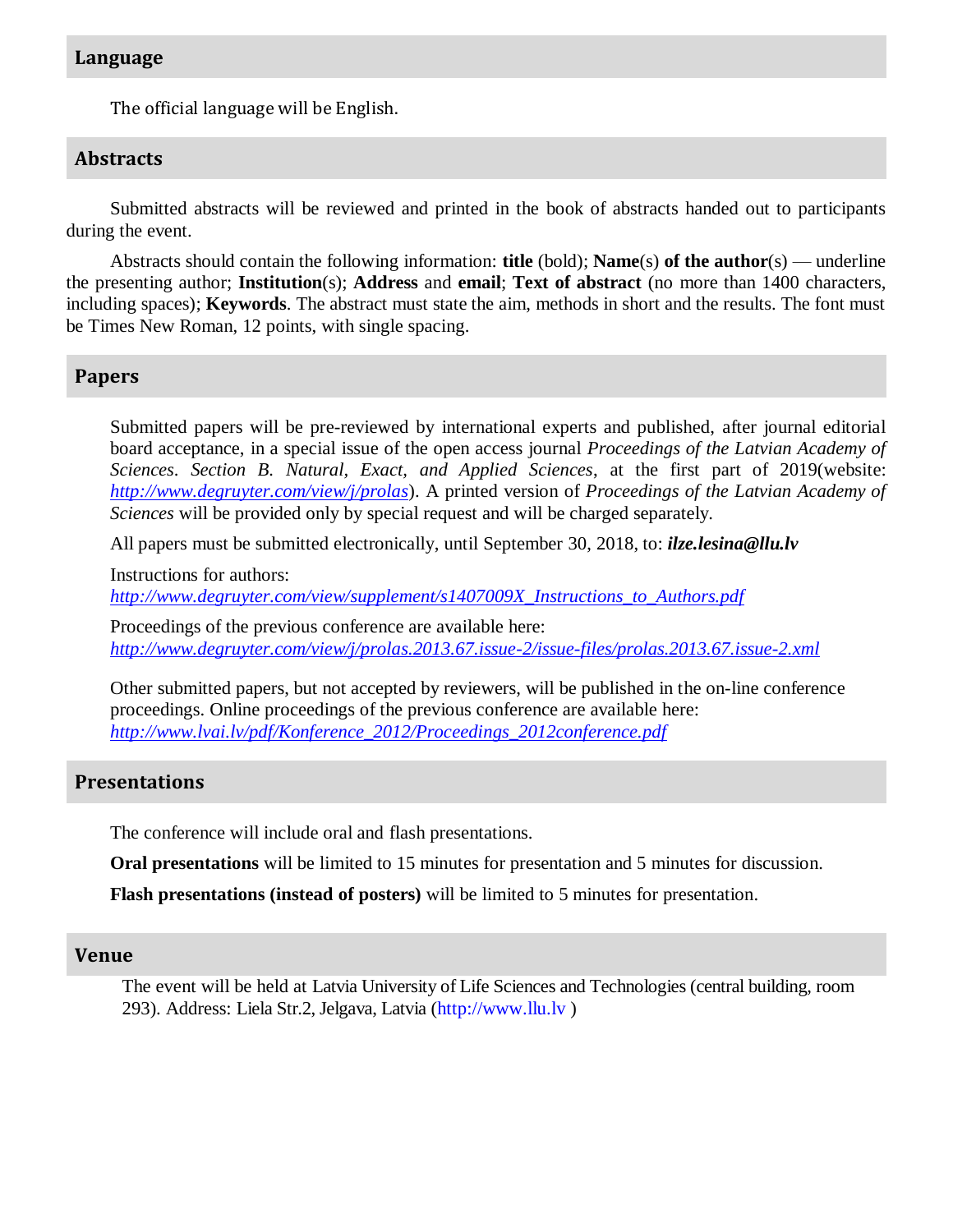#### **Participation fee**

**Participation fee\*** - will cover registration, conference lunches, coffee brakes, conference party (social dinner) and reception, field trip, publishing of scientific papers in *Proceedings of the Latvian Academy of Sciences (electronic version)*.

**Early registration (**until June 30, 2018)- **250 EUR Late registration – 300 EUR Participating student**\*\* early- 220 EUR /late- 270 EUR **Excursion** ( $7<sup>th</sup>$  of September)  $-40$  **EUR** 

\* Invoices for the payment to each participant will be sent via e-mail after receiving the registration form.

\*\*\*Official university letter confirming the full-time student status required

#### **Accommodation**

Jelgava is situated 30 km from Dobele and 40 km from Riga [\(http://www.jelgava.lv/en/start/\)](http://www.jelgava.lv/en/start/). Accommodation in Jelgava is available in different hotels, the best one (our suggestion) is the "Hotel Jelgava" (4\*\*\*\*), which is located close to the University. Prices per night vary from 50-60 EUR for a single room and 60-75 EUR for a double room. You can book the room on [www.booking.com.](http://www.booking.com/)

*N.B! Do not delay booking because we cannot make a pre-booking, as we do not arrange a meeting at the hotel. Cancellation of this hotel is free of charge.*

You can also choose other hotels or apartments through www.booking.com, located further from the meeting place. If necessary, we will help with transportation.

There is good connection between Jelgava and Riga - trains and buses. If you want to, you can choose to stay in Riga. Then you should expect an early rise and late return to the hotel using public transport. There are good hotels nearby

Riga International Coach Terminal (Address: 1, Pragas Street, Riga, LV 1050, [http://www.autoosta.lv/?lang=en\)](http://www.autoosta.lv/?lang=en)

#### **Travel tips**

There is frequent air traffic to Riga. Information: *http*://*[www.riga-airport.com](http://www.riga-airport.com/)*

Good bus traffic also is available from many European cities. Information: *[http://www.autoosta.lv](http://www.autoosta.lv/) <http://www.luxexpress.eu/> <http://www.ecolines.net/> [http://www.eurolines.com](http://www.eurolines.com/) <http://www.1188.lv/transport/>*

**From the Riga Airport** there is frequent traffic to Riga International Coach Terminal. Airport shuttle buses or bus No 22 will bring you to the city center (info: [http://www.riga-airport.com/en/main/passengers/useful](http://www.riga-airport.com/en/main/passengers/useful-information/getting-to-the-airport)[information/getting-to-the-airport](http://www.riga-airport.com/en/main/passengers/useful-information/getting-to-the-airport) ). The price – 5 EUR. The bus terminal is located in the center of Riga very close to the railway terminal and Riga old town. Also, taxi is available – the price- 15-18 EUR. **N.B! If you drive trough Riga by car**, take into account that traffic jams in rush hours are common in Riga. There are different bussies **from Riga International Coach Terminal to Jelgava** (info: [http://www.autoosta.lv/services/ticket-sales-2/?lang=en\)](http://www.autoosta.lv/services/ticket-sales-2/?lang=en). You could ask bus driver to stop near the Hotel "Jelgava".You can also choose a taxi from the airport to Jelgava – price aprox. 60-80 EUR.